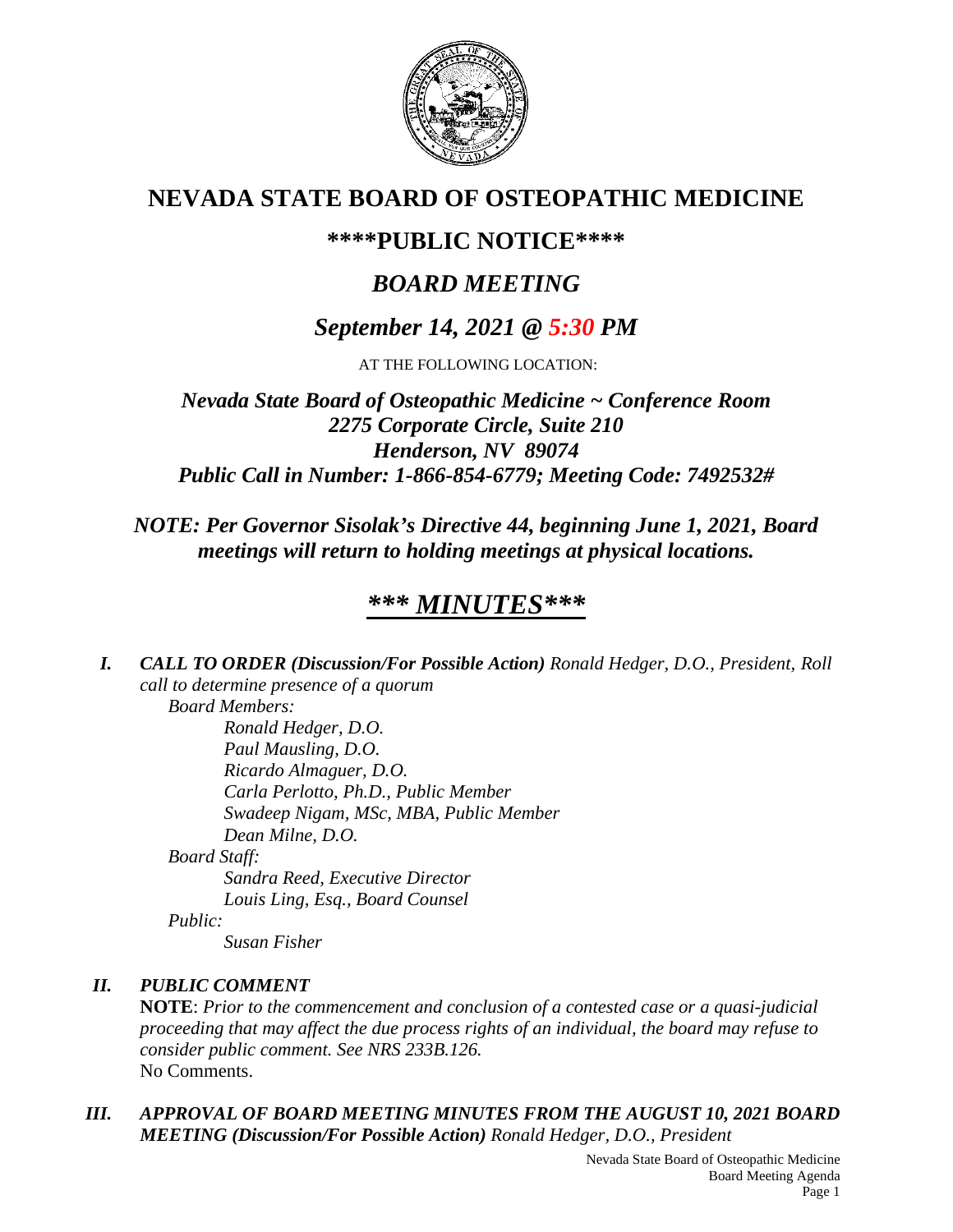Mr. Nigam made a motion to approve the minutes from August 10, 2021; seconded by Dr. Mausling. There being no discussion, the minutes were approved by the Board.

## *IV. CONSENT AGENDA TO GRANT LICENSURE FOR OSTEOPATHIC PHYSICIANS, PHYSICIAN ASSISTANTS, SPECIAL EVENT AND SPECIAL LICENSES*

*(Discussion/For Possible Action) Ronald Hedger, D.O., President Under this item the Board may consider the recommendations of the Executive Director and/or President/Vice President to grant licensure to the below listed applicants. The Board may remove any applicant's name from the consent motion, but may not discuss the contents of the application for licensure without the applicant present following proper notice pursuant to the open meeting law.*

**Osteopathic Physician Name Specialty** *Michael Blatter, D.O. Orthopedic Surgery Hoa Cao, D.O. Internal Medicine Tushar Garg, D.O. Family Medicine Jeffrey Hunter, D.O. Family Medicine Thomas Ilustrisimo, D.O. Internal Medicine Esther Y. Kim, D.O. Internal Medicine Christina Lang, D.O. Internal Medicine John Layke, D.O. Plastic Surgery My Huyen Le, D.O. Internal Medicine Jenna Loveday, D.O. Internal Medicine Ann Nguyen, D.O. Family Medicine Anthony Nguyen, D.O. Internal Medicine Lam Nguyen, D.O. Family Medicine Jon Olson, D.O. Radiology Dozie Oparaugo, D.O. Internal Medicine James Padula, D.O.* Pain Management *Alexander Pingree, D.O. Emergency Medicine Amy Reif, D.O. Internal Medicine Andrew Sakla, D.O. Internal Medicine Bennett Vitug, D.O. Family Medicine Pacific Vo-Vitug, D.O. Internal Medicine Chad Terry, D.O. Psychiatric Medicine*

*Kyle Anderson, PA-C Del Gardner, D.O. Dailey Doss, Jr., PA-C Active-Not Working Megan Hyla, PA-C Thomas Vater, D.O. Selina Mendes, PA-C* Active-Not Working *Brian Stark, PA-C Jay Coates, D.O. Kevin Yu*, *PA-C Active-Not Working* 

#### *Special Licenses NRS.633.411:*

*Mattie Arseneaux, D.O. UNLV-UMC*

*Michael Kolinski, D.O. Osteopathic Manipulation Medicine Elizabeth Pena, D.O. Physical Medicine and Rehabilitation Jared Szymanski, D.O. Pathology, Anatomical/Clinical*

#### *Physician Assistant Supervising Physician*

Dr. Milne made a motion to approve the licensees as written; seconded by Dr. Mausling. There being no discussion, the Board approved licensure.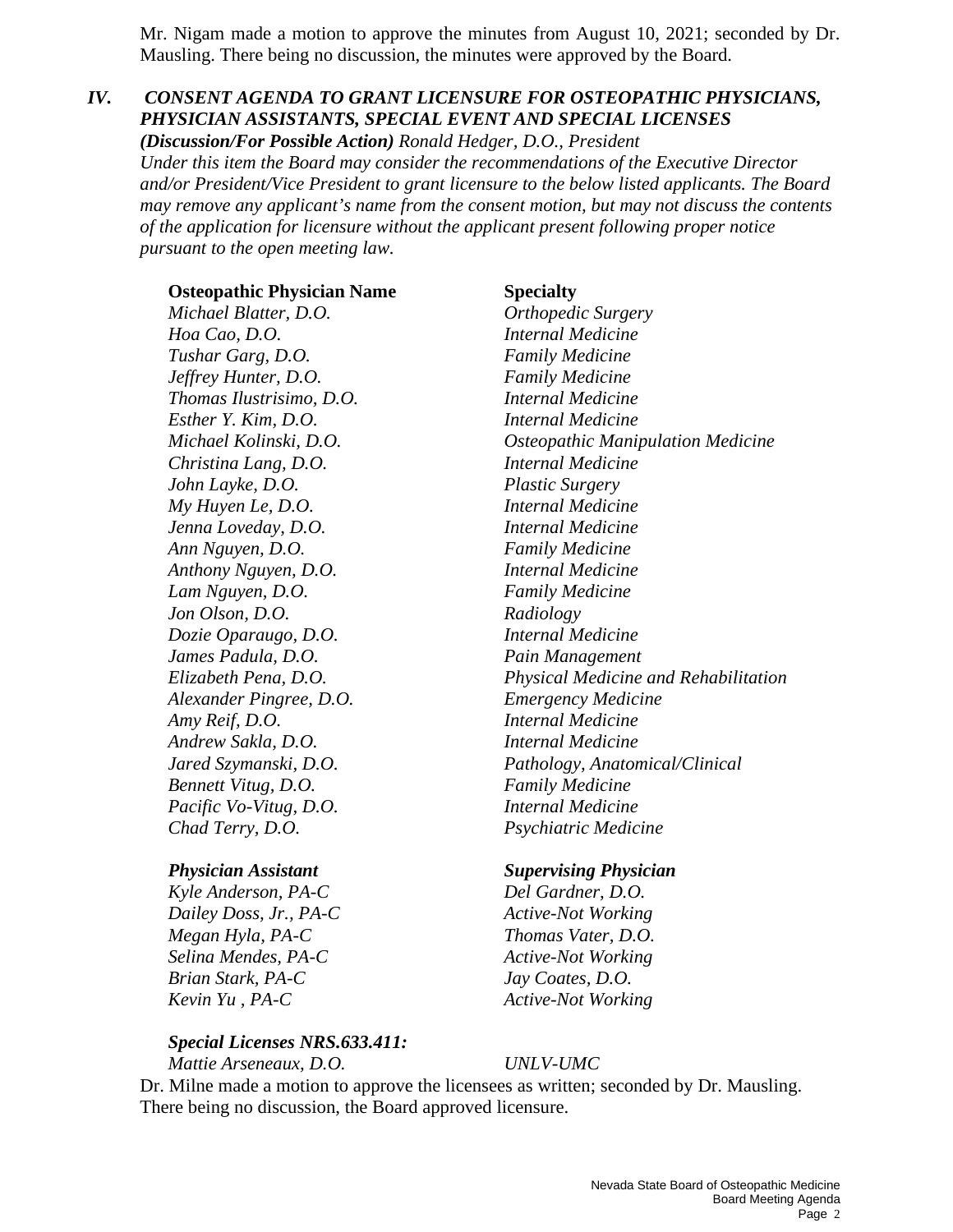### *V. +CONSIDERATION/APPROVAL OF SETTLEMENT AGREEMENT AND ORDER REGARDING VIREN PATEL, D.O. (Discussion/For Possible Action) (Board may go into closed session pursuant to NRS 241.030 to move to a closed session because the discussion will have to do with this applicant's character, alleged misconduct, professional competence, or similar items). Ronald Hedger, D.O., President*

Mr. Ling outlined the settlement agreement and order to the Board. Dr. Patel failed to report required information on his 2020 license renewal application. As Dr. Patel had multiple nonreporting actions over history: therefore, the Board decided to take disciplinary action and impose a fine. Mr. Ling and Dr. Perlotto explained how they reached the fine amount: namely, this recent non reporting was the twelfth time Dr. Patel had not reported required information, and smaller fines levied in the past have not changed his behavior. Dr. Milne made a motion to deny the settlement agreement and renegotiate a lower the fine, seconded by Dr. Hedger. The motion failed, with only Dr. Hedger and Dr. Milne voting to approve; and, Dr. Almaguer, Dr. Mausling, and Mr. Nigam opposed. Mr. Nigam made a motion to accept the settlement agreement as written, seconded by Dr. Mausling. The motion was approved by the Board, with Dr. Hedger and Dr. Milne opposed. Dr. Perlotto abstained due to being the IBM on the settlement agreement and order.

#### *VI. CONSIDERATION/ACTION REGARDING UPDATED REVISED POLICY FOR PROSPECTIVE CONTINUING EDUCATION AUDITS, (Discussion/For Possible Action) Ronald Hedger, D.O., President*

Ms. Reed noted that the current CME policy of auditing licensees after the renewal process is challenging. The current draft would align with the statute to require licensees chosen for the audit to provide their documentation before their license will be renewed. If those audited do not provide documentation proof as required by the renewal deadline of December 31, of each year, they will be required to pay a renewal late fee. If they do not provide documentation or pay the late fee, their license will automatically expire after a brief notification process to provide documentation. After discussion, the Board requested the proposed draft policy be presented as a flowchart for easier understanding and review. Dr. Hedger made a motion to postpone this item to next Board meeting, seconded by Dr. Almaguer. There being no opposition, the Board approved the motion.

### *VII. CONSIDERATION/ACTION REGARDING PROCEDURE TO ADDRESS LICENSEES PRESENTLY POTENTIALLY VIOLATING CME REQUIREMENTS, (Discussion/For Possible Action) Ronald Hedger, D.O., President*

Ms. Reed explained there are approximately 40 licensees who have not complied with the current policy for the 2020 CME audit. Dr. Hedger proposed that the draft policy following the statute be applied. That would require these licensees to provide proof of all 2020 CME credits and 2021 CME credits. The current statute would be adhered to, allowing a brief notification period to make up or provide the CME credits. If the licensee does not provide proof of all CMEs by a date certain per statute, their license will automatically expire. Reinstatement of licenses would only occur for those who presented proof of CME credits and payment of a late renewal fee. Dr. Hedger made a motion to notify licensees in violation of CME requirements of new draft policy and statute requirements, seconded by Mr. Nigam. There being no opposition, the Board approved the motion.

## *VIII. EXECUTIVE DIRECTOR'S REPORT*

- *a. Financial Statements* Ms. Reed noted the financial documents included in the Board's packets, which start from the new fiscal year in July. In the previous year comparison, the amount for CME fines this year was much higher.
- *b. Licensing* Number of licensees continue to go up each year.